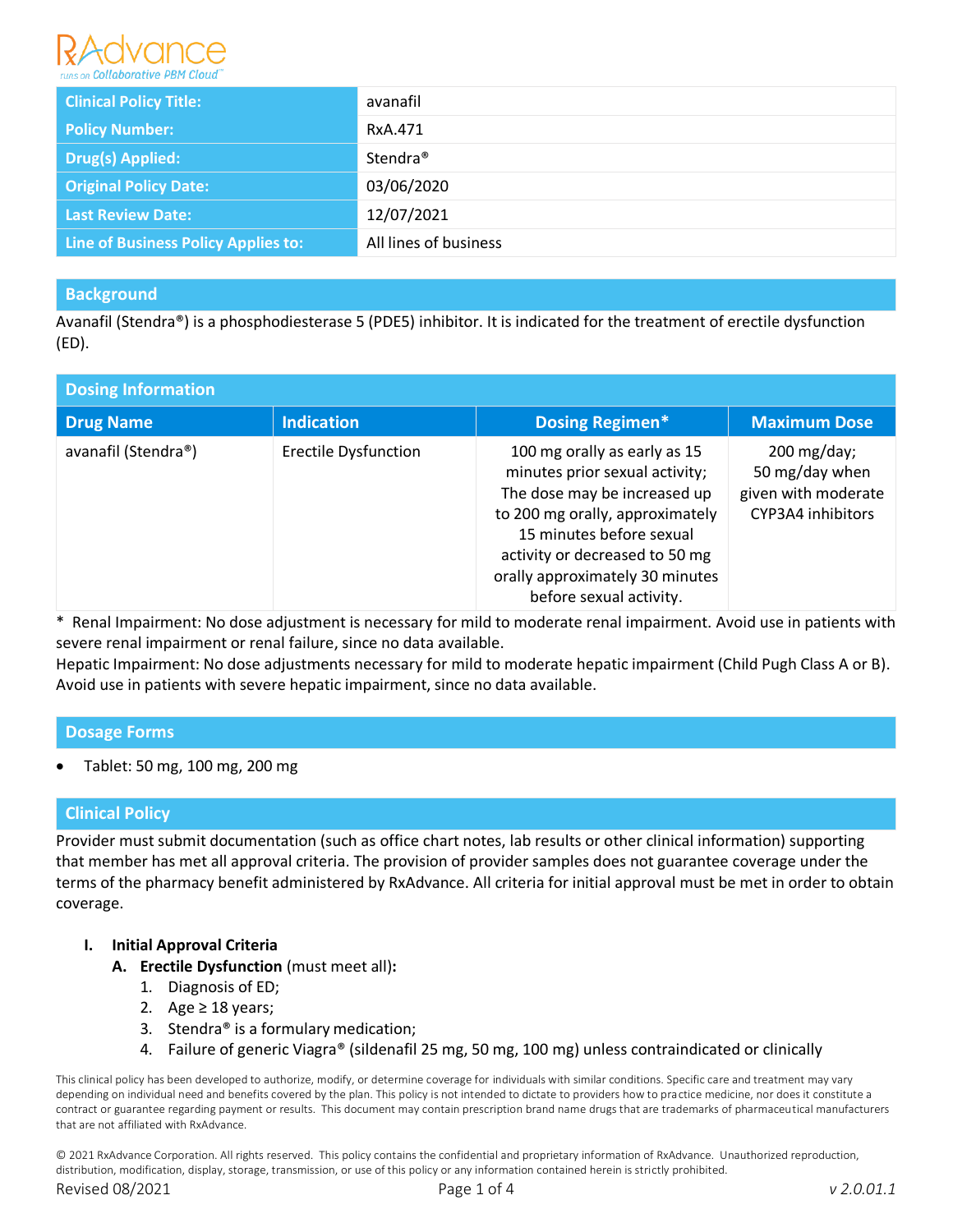

significant adverse effects are experienced;

- 5. Member is not on nitrates and guanylate cyclase stimulators;
- 6. Dose does not exceed 200 mg/day and plan approved quantity limit.

# **Approval duration**

**Commercial:** 12 months **Medicaid:** 12 months

- **II. Continued Therapy Approval A. Erectile Dysfunction** (must meet all)**:**
	- 1. Member is currently receiving medication that has been authorized by RxAdvance or the member has met initial approval criteria listed in this policy;
	- 2. Member is responding positively to therapy;
	- 3. If request is for a dose increase, new dose does not exceed 200 mg/day and plan approved quantity limit.

# **Approval duration**

**Commercial:** 12 months **Medicaid:** 12 months

# **III. Appendices**

# **APPENDIX A: Abbreviation/Acronym Key**

FDA: Food and Drug Administration ED: Erectile Dysfunction NAION: Non Arteritic Ischemic Optic Neuropathy

# **APPENDIX B: Therapeutic Alternatives**

Below are suggested therapeutic alternatives based on clinical guidance. Please check drug formulary for preferred agents and utilization management requirements.

| <b>Drug Name</b>     | <b>Dosing Regimen</b>                                                                                                                                                      | <b>Dose Limit/ Maximum Dose</b>                                                                                                    |
|----------------------|----------------------------------------------------------------------------------------------------------------------------------------------------------------------------|------------------------------------------------------------------------------------------------------------------------------------|
| sildenafil (Viagra®) | 50 mg orally 1 hour (0.5 - 4 hours)<br>before sexual activity                                                                                                              | $100$ mg/day                                                                                                                       |
| tadalafil (Cialis®)  | 10 mg orally, taken prior to<br>anticipated sexual activity;<br>2.5 mg orally once daily at about the<br>same time each day without regard to<br>timing of sexual activity | 20 mg/dose orally for erectile<br>dysfunction for as needed use;<br>5 mg/day orally for erectile dysfunction<br>for once daily use |
| vardenafil           | 10 mg orally approximately 60<br>minutes before sexual activity                                                                                                            | 20 mg/day                                                                                                                          |

Therapeutic alternatives are listed as generic (Brand name®) when the drug is available by both generic and brand, Brand name® when the drug is available by brand only and generic name when the drug is available by generic only.

# **APPENDIX C: Contraindications / Boxed Warnings**

- Contraindication(s):
	- o Concomitant use of any form of organic nitrate is contraindicated
	- $\circ$  Hypersensitivity to any component of the Stendra<sup>®</sup> tablet
	- o Administration with guanylate cyclase (GC) stimulators such as riociguat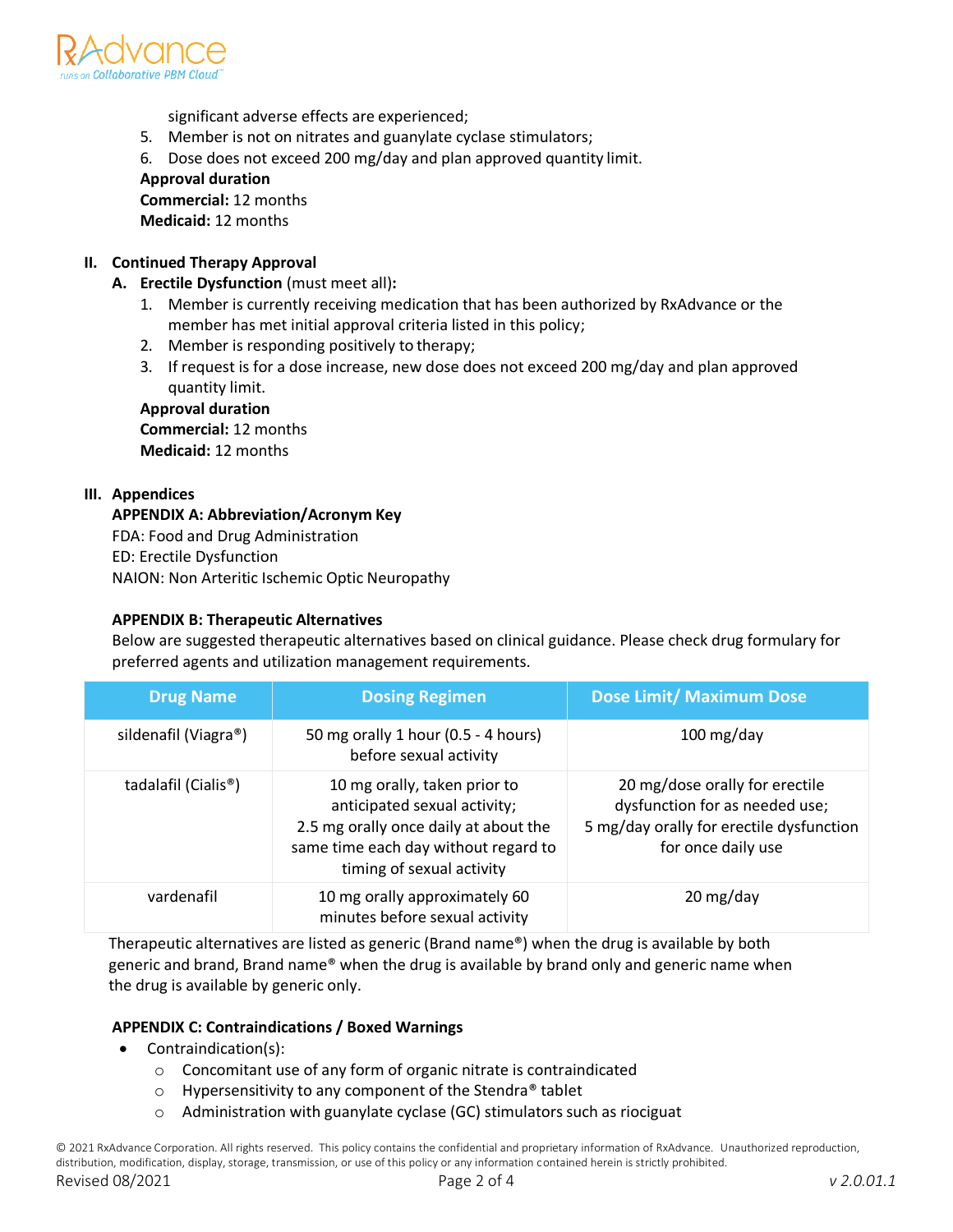

- Boxed warning(s):
	- o None reported

# **APPENDIX D: General Information**

- Patients should stop Stendra® and seek medical care if a sudden loss of vision occurs in one or both eyes, which could be a sign of Non Arteritic Ischemic Optic Neuropathy (NAION). Stendra® should be used with caution, and only when the anticipated benefits outweigh the risks, in patients with a history of NAION. Patients with a "crowded" optic disc may also be at an increased risk of NAION.
- Patients should stop taking Stendra® and seek prompt medical attention in the event of sudden decrease or loss of hearing.

# **References**

- 1. Stendra® Prescribing Information. Freehold, NJ: Metuchen Pharmaceuticals, LLC; September2019. Available at: [www.stendra.com.](http://www.stendra.com/) Accessed August 30, 2021.
- 2. Guay, AT, Spark RF, Bansal S, et al. American Association of Clinical Endocrinologists Medical Guidelines for Clinical Practice for the Evaluation and Treatment of Male Sexual Dysfunction: A Couple's Problem:2003 Update. Endocrine Practice, 2003; 9(1): 77:95. Available at: [https://www.endocrinepractice.org/article/S1530-891X\(20\)40332-5/fulltext.](https://www.endocrinepractice.org/article/S1530-891X(20)40332-5/fulltext) Accessed August 30, 2021.
- 3. Lue TF. Erectile dysfunction. N Engl J Med 2000;342(24):1802-1813. Available at: [https://www.nejm.org/doi/10.1056/NEJM200006153422407.](https://www.nejm.org/doi/10.1056/NEJM200006153422407) Accessed August 30, 2021.
- 4. Avanafil, Micromedex Solutions. Truven Health Analytics Inc. Ann Arbor, MI. Available at: http://www.micromedexsolutions.com. Accessed August 30, 2021.
- 5. Avanafil, Lexi-Drug. Lexicomp. Wolters Kluwer Health, Inc. Riverwoods, IL. Accessed with subscription at: http://online.lexi.com. Accessed August 30, 2021.
- 6. Clinical Pharmacology [database online] powered by ClinicalKey. Tampa, FL: Elsevier, 2020. Accessed with subscription at: http://www.clinicalkey.com. Updated 2021. Accessed August 30, 2021.

| <b>Review/Revision History</b>                                                                                                                                                                                                                                                   | <b>Review/Revision Date</b> | <b>P&amp;T Approval Date</b> |
|----------------------------------------------------------------------------------------------------------------------------------------------------------------------------------------------------------------------------------------------------------------------------------|-----------------------------|------------------------------|
| Policy established.                                                                                                                                                                                                                                                              | 01/2020                     | 03/06/2020                   |
| Policy was reviewed:<br>1. Policy title table was updated: Line of<br>business policy applies was updated to All<br>lines of business.<br>2. Continued therapy criteria II.A.1 was<br>rephrased to "Currently receiving<br>medication that has been authorized by<br>RxAdvance". | 9/21/2020                   | 12/7/2020                    |
| 3. Number of tablets was removed when<br>referring to maximum dosing in clinical<br>criteria.                                                                                                                                                                                    |                             |                              |
| 4. Approval duration was updated from Length<br>of benefit to 12 months for Initial and<br>continued approval criteria.                                                                                                                                                          |                             |                              |
| Appendix A was updated: NAION was<br>5.<br>added.                                                                                                                                                                                                                                |                             |                              |
| Appendix C- contraindications were<br>6.<br>updated. "Concomitant use of any form of                                                                                                                                                                                             |                             |                              |

© 2021 RxAdvance Corporation. All rights reserved. This policy contains the confidential and proprietary information of RxAdvance. Unauthorized reproduction, distribution, modification, display, storage, transmission, or use of this policy or any information contained herein is strictly prohibited.